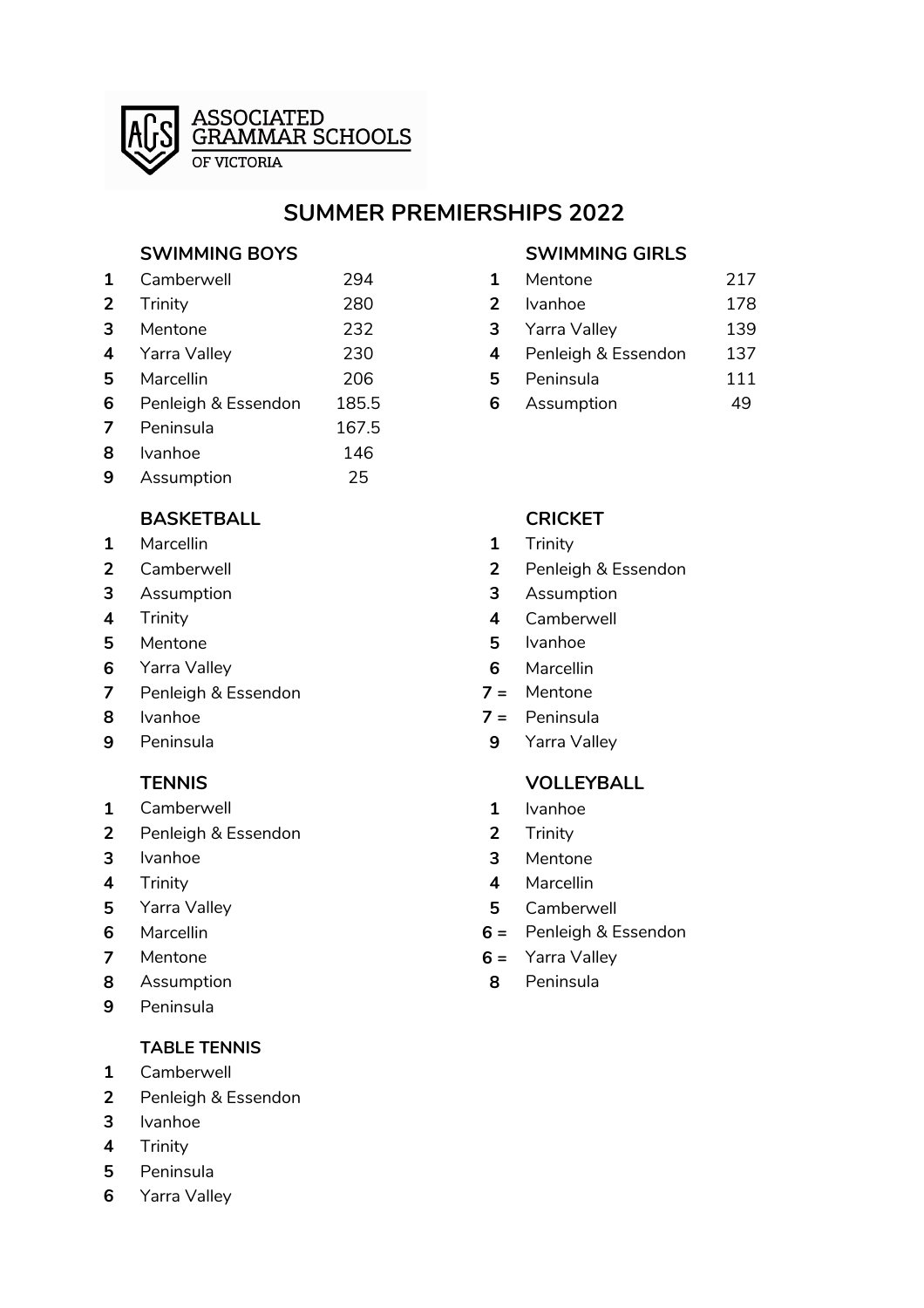

# **WINTER PREMIERSHIPS 2021**

Premierships were awarded despite an incomplete season due to COVID enforced lockdowns (5 and 6)

| 1 | Marcellin    | 43.0 |
|---|--------------|------|
| 2 | Mentone      | 42.0 |
| 3 | Camberwell   | 31.0 |
| 4 | Ivanhoe      | 29.5 |
| 5 | Trinity      | 24.0 |
| 6 | Yarra Valley | 21.5 |
| 7 | Peninsula    | 14.0 |
| 8 | <b>PEGS</b>  | 13.0 |
| 9 | Assumption   | 6.0  |

### **FOOTBALL SOCCER**

- 
- 
- 
- Yarra Valley **4** Trinity
- 
- Penleigh & Essendon **6** Mentone
- 
- 
- Peninsula
	-

| $\mathbf{1}$   | Trinity             |  |   | Camb        |
|----------------|---------------------|--|---|-------------|
| $\mathbf{1}$   | Camberwell          |  |   | 2 Yarra     |
| 3              | <b>Ivanhoe</b>      |  | 3 | <b>PEGS</b> |
| $\overline{4}$ | Penleigh & Essendon |  | 4 | Trinity     |
| 5              | Mentone             |  | 5 | Mento       |
| 6              | Marcellin           |  | 6 | Ivanho      |
| 6              | Yarra Valley        |  |   |             |

 *Season cancelled Season cancelled (COVID -19 pandemic) (COVID -19 pandemic)*

## **CROSS COUNTRY CROSS COUNTRY GIRLS**

**Event cancelled (COVID -19 pandemic)** 

- Assumption **1** Penleigh & Essendon }
- Mentone **1** Marcellin }
- Marcellin **3** Camberwell
	-
- Trinity **5** Peninsula
	-
- Ivanhoe } **7** Ivanhoe }
- Camberwell } **7** Yarra Valley }

### **HOCKEY BADMINTON**

- Camberwell
- Yarra Valley
- 
- 
- Mentone **5** Mentone
- Ivanhoe

### **ATHLETICS BOYS ATHLETICS GIRLS**